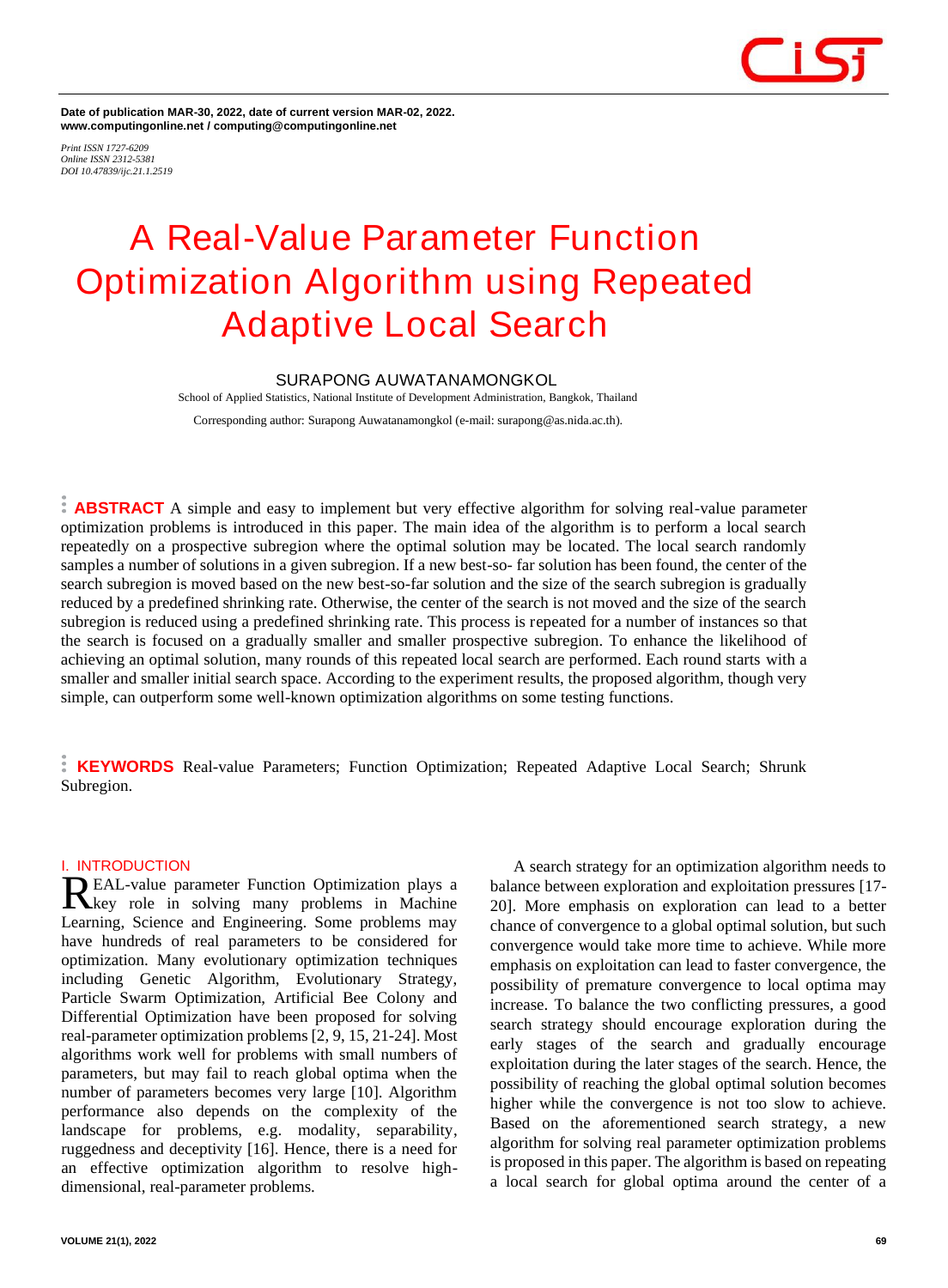

potential subregion for the given search space. To encourage exploration during the earlier stages of the search, the initial search subregion covers the entire given search space. The local search is performed repeatedly to enhance the possibility of finding global optima. After finishing a local search, the subregion is gradually shrunk to a smaller subregion that may contain the global optima. Therefore, high exploration and low exploitation are endured during the early stages, while low exploration and high exploitation are endured during the later stages of the search, when the subregion becomes very small. The process is repeated for a number of iterations, after which a new round of repeated local search starts on the subregion with the current center, but with a smaller initial size than that of the previous one. Due to the stochastic process of the solution sampling in the algorithm, it is common to run the algorithm for many trials, and the best solution among the trials is reported.

In experiments, a number of benchmark functions were carried out to evaluate the performance of the proposed algorithm. The experimental results showed that the proposed algorithm was very effective in finding optimal solutions for the functions. The optimal solutions were also compared with those results from well-known optimization algorithms [1].

#### **II. PROPOSED ALGORITHM**

To search for the optimal solution to a problem in a large search space, the proposed algorithm first defines an initial potential subregion to be searched as the given entire search space, then pursues multiple rounds of search for the optimal solution in the moved and shrunk subregion. Thus, high exploration and low exploitation are ensured in the earlier rounds. In the later rounds, low exploration and high exploitation become prominent as the subregion becomes smaller and smaller. For each round of the search, a local search is performed repeatedly for a number of iterations. Each local search samples a number of random solutions located within the subregion. If the fittest solution among the sample solutions is fitter than the best-so-far solution, the subregion is shifted so the new solution becomes the center of the subregion as well as the best-so-far solution, otherwise the center remains stationary. The size of the subregion is gradually decreased to reduce the scope of the next iteration of the local search, thus gradually enhancing the exploitation of the search. The shrinking rate of the subregion size is adaptive depending on the progress of the search. The fast predefined shrinking rate,  $\alpha$ , is used if there is progress in the search, i.e. the center is moved to a new fitter solution, as seen in Fig. 1. Otherwise, the slower shrinking rate, β, is used instead so that the size of the subregion is reduced at a very low rate, as seen in Fig. 2.

For the sake of simplicity, a subregion size is defined by the width of the subregion for each dimension. The width of the subregion for each iteration of the local search can be calculated as follows:

| Surapong Auwatanamongkol et al. / International Journal of Computing, 21(1) 2022, 69-75 |                                                             |                                                                                                                                                              |
|-----------------------------------------------------------------------------------------|-------------------------------------------------------------|--------------------------------------------------------------------------------------------------------------------------------------------------------------|
| ncourage                                                                                | he initial<br>face. The<br>ance the<br>g a local<br>smaller | $W_{i+1}(j) = \begin{cases} W_i(j) / \alpha & \text{if a new best-so-far solution is} \\ \text{found and becomes the center} & \text{otherwise} \end{cases}$ |

,

where

 $\alpha$  is a fast predefined shrinking rate and  $\beta$  is a slow predefined shrinking rate, where  $\alpha > \beta > 1.0$  e.g.  $\alpha = 1.1$ ,  $\beta = 1.01$ .  $W_i(j)$  is the width of the *j*th dimension of the subregion at the ith iteration of the local search.  $W_1(j)$  is the initial width of the *j*th dimension of the subregion.



Figure 1. A subregion is shifted with its new center C at a new best-so-far solution and then shrunk with a fast shrinking rate.



Figure 2. A subregion is stationary as no new best-so-far solution has been found and so it is shrunk with a slow shrinking rate.

It can be seen that the subregion size is reduced more quickly by the reduction factor, which increases exponentially, when a new best-so-far solution is found and the center of the subregion is moved. On the other hand, the subregion size is reduced very slowly by a much smaller shrinking rate when a new best-so-far solution is not found and the center of the subregion is not moved. Since the center of subregion is moved during the iterative local search, it is possible that some parts of the subregion need to be chopped off as they do not fit within the given search region. Hence, the widths of the subregion need to be adjusted accordingly.

Once a round of the local search completed, a new round of the repeated local search starts to increase the likelihood of reaching the global optima. The initial center of the subregion is set to the best-so-far solution and the initial size of the subregion is reduced adaptively in the same way as in the local search process as follows: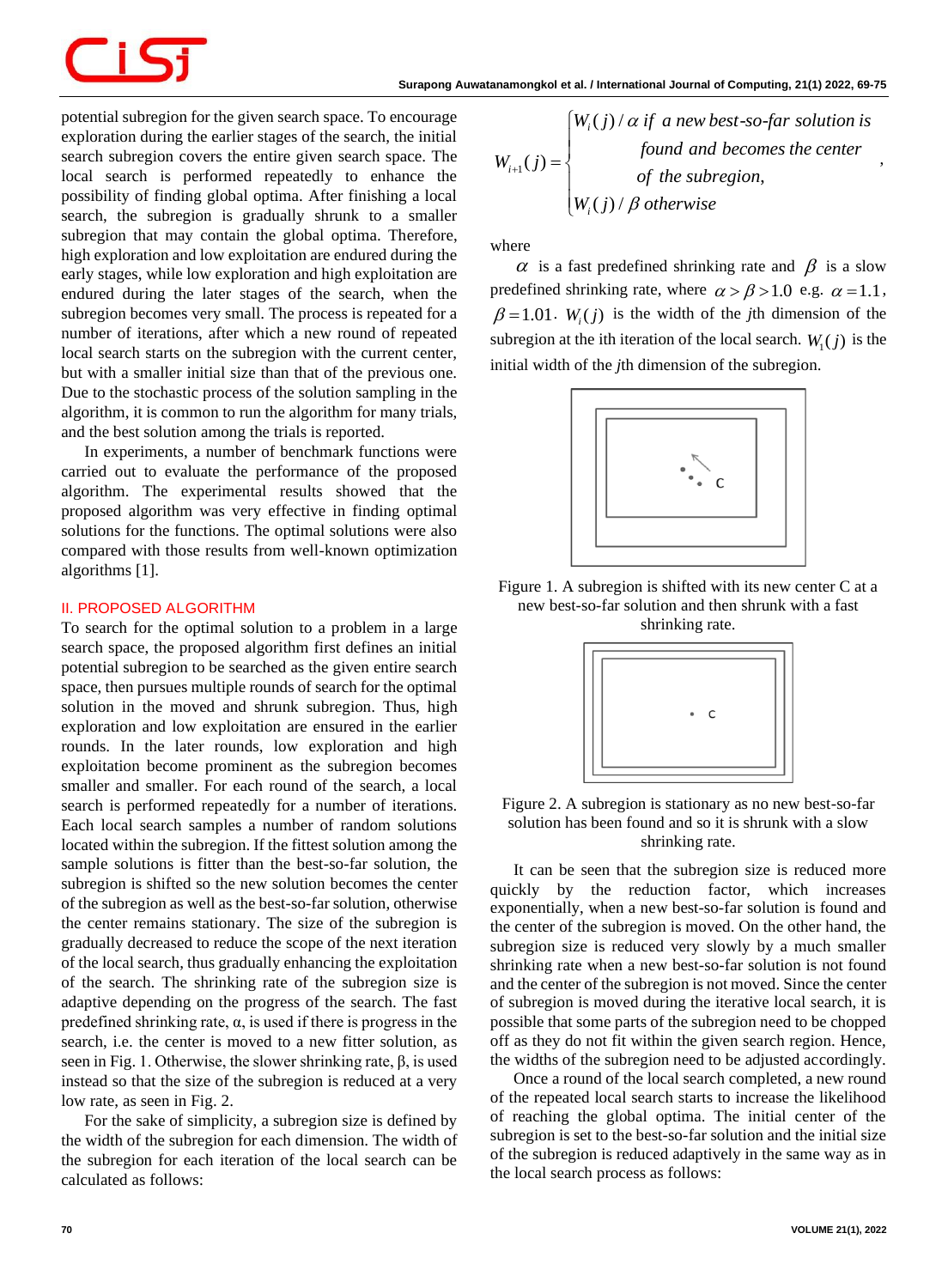,

| Surapong Auwatanamongkol et al. / International Journal of Computing, 21(1) 2022, 69-75                                                                                                                                                  |                                                                                                  |
|------------------------------------------------------------------------------------------------------------------------------------------------------------------------------------------------------------------------------------------|--------------------------------------------------------------------------------------------------|
| $IS_i =\n \begin{cases}\n IS_{i-1} \cdot \alpha & \text{if } a new best-so-far solution is \\ & \text{for all } i \text{ then } a \text{ is } a \text{ if } a \text{ is } b \\ IS_{i-1} \cdot \beta & \text{otherwise}\n \end{cases}$ \n | Equation of the current round, $IS_{i-1} \cdot \beta$ for the second value of the current round. |
| $IW_i(j) = IW(j) / IS_i$                                                                                                                                                                                                                 | Conjecture                                                                                       |

where  $IS_i$  is the reduction factor to be used for the *i*th round of the repeated local search;  $IS_{i-1}$  is the reduction factor that has been used for the previous round;  $\alpha$  is the fast predefined shrinking rate and  $\beta$  is the slow predefined shrinking rate. These two rates are the same ones used in the local search;  $IW_i(j)$  is the initial width of the *j*th dimension of the subregion for the ith round of the local search;  $IW(j)$ is the initial width of the *j*th dimension of the given search region;  $IS_i$  is the initial reduction factor for the first round of the local search and equals 1.0.

It is possible that some parts of the initial subregion need to be chopped off as they do not fit within the given search region. Hence, the initial widths of the subregion need to be adjusted accordingly. Fig. 3 shows an example of how the width of the subregion is reduced gradually and adaptively during each round of the iterative local search. It can also be seen from the figure that the initial width of the subregion is reduced in a similar fashion after each round of a local search. Therefore, the search is repetitive and continually focuses on smaller and smaller subregion until an optimal solution, possibly the global one, is reached. It is also possible to execute this repeated local search process for many independent runs in order to further enhance the convergence likelihood to the global optima.



Figure 3. An example of how the width and the initial width of the search subregion are gradually and adaptively reduced.

The search process of the proposed algorithm can be described as a stochastic process represented by a Hidden Markov Model. States of the model correspond to states of the search at the beginning of each iteration. Each state can be described by the upper bound and lower bound values of all parameters, that define the boundary of the search subregion, as well as, a flag stating whether the global

optimal solution lies within the search subregion or not. The flag is hidden since the position of the global optimal solution is unknown. The observation of the model is the fitness value of the solution at the center of the subregion.

A state transition of the model occurs between two consecutive iterations of the same round of the local search, or between the state of the last iteration of one round and the first iteration of the next round. The new state of a transition is dependent on how the new center and new boundary of the search subregion are determined. The goal of the search is to reach the final state which subregion is very small but still contains the global optimal solution.

The local search picks the best-so-far solution to be the new center of the search subregion. It is expected that the new center is getting closer to the global optimal solution, therefore, it would move the search subregion toward the optimal solution. The subregion is also shrunk gradually using small adaptive shrinking rates so the subregion gets smaller and smaller while there is a good chance that the subregion still contains the global optimal solution. After each round of the repeated local search, it is possible that the search subregion may miss the global optimal solution. Therefore, a new round of the repeated local search is performed with an initial size smaller than that of the previous round to narrow down the scope of the search. With many rounds of this repeated local search, there is a high possibility that the desired final state would be reached.

# **III. EXPERIMENTS AND RESULTS**

Six real parameter functions were used to evaluate the performance of the proposed method. They comprised both unimodal and multimodal functions as follows:

- f1: Sphere function (unimodal)
- f2: Schwefel 2.22 problem ( unimodal)
- f3: Rosenbrock function ( multimodal )
- f4: Rastrigin function ( multimodal )
- f5: Griewank function ( multimodal )
- f6: Ackley function ( multimodal )

A set of experiments were carried out to evaluate the performance of the proposed algorithm with the following parameter settings:

#### **Fixed Parameters**

Number of independent runs = 25

Number of rounds of execution for the repeated local search  $(P) = 1000$ 

# **Varying Parameters**

To study the effects of each varying parameter on the performance of the proposed algorithm, the other parameters are fixed at a baseline parameter setting as follows:

Number of Dimensions  $(D) = 100$ 

Fast Shrinking Rate  $(a) = 1.1$ 

Slow Shrinking Rate  $(\beta) = 1.01$ 

Number of solutions sampled for each local search  $(N)$  = 100

Number of repetitions for the local search  $(M) = 100$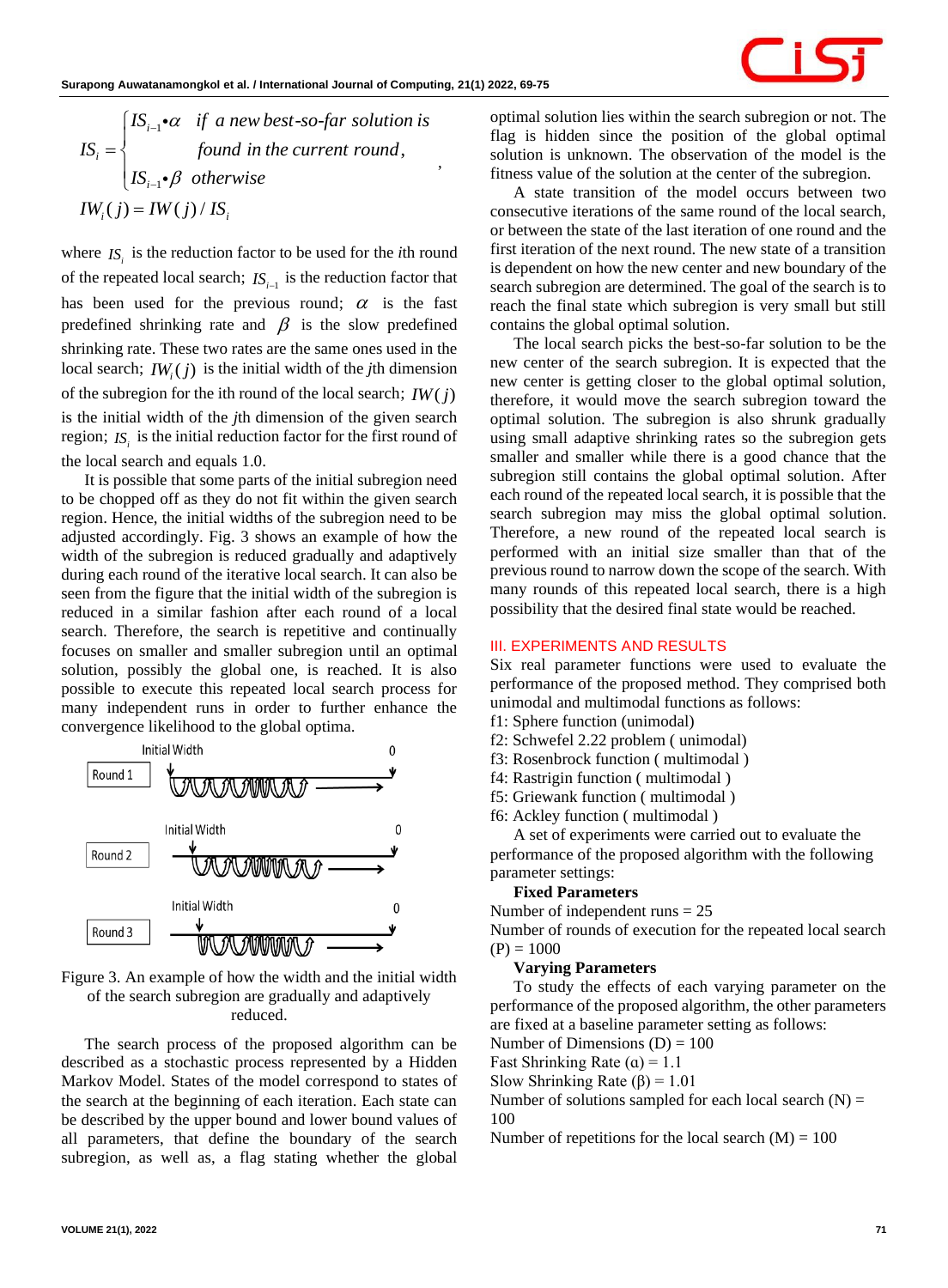| <b>Function</b> | $D = 25$    |                     |                                                                 | $D = 50$     |         |                     | $D = 100$                                   |         |           | $D = 500$   |                                     |                                                                                                                                   |
|-----------------|-------------|---------------------|-----------------------------------------------------------------|--------------|---------|---------------------|---------------------------------------------|---------|-----------|-------------|-------------------------------------|-----------------------------------------------------------------------------------------------------------------------------------|
|                 | <b>Best</b> | Mean                | <b>SD</b>                                                       | <b>Best</b>  | Mean    | <b>SD</b>           | <b>Best</b>                                 | Mean    | <b>SD</b> | <b>Best</b> | Mean                                | <b>SD</b>                                                                                                                         |
|                 |             |                     | 2.86E-17   2.95E-15   4.70E-15   1.80E-15   2.71E-12   4.13E-12 |              |         |                     |                                             |         |           |             |                                     | $\bf{0}$                                                                                                                          |
| f2              |             |                     | 1.62E-06   8.48E-06   5.81E-06   2.23E-10   1.15E-08            |              |         |                     | $1.27E-08$   8.53E-14   1.15E-13   9.78E-15 |         |           | 167.87      | 177.36                              | 4.81                                                                                                                              |
|                 | $7.76E-11$  | 31.75               | 10058.30                                                        | 31.75        | 2985.77 | 10058.31            | 90.79                                       | 5495.25 | 10861.84  | 676.85      |                                     | 242940.22 890655.99                                                                                                               |
| f4              | 8.95        | 19.88               | 5.33                                                            | 60.84        | 88.93   | 16.03               | 308.20                                      | 378.47  | 48.70     | 5981.01     | 6764.93                             | 355.72                                                                                                                            |
|                 |             | $7.77E-16$ 6.14E-14 | $1.20E-13$                                                      | $\mathbf{0}$ |         | $4.14E-03$ 5.69E-03 | $\bf{0}$                                    |         |           |             | 1.97E-03 3.56E-03 6.37E-05 1.73E-03 | 4.35E-03                                                                                                                          |
| f6              |             |                     |                                                                 |              |         |                     |                                             |         |           |             |                                     | 7.96E-09   4.58E-08   3.18E-08   4.31E-08   1.13E-06   1.21E-06   4.93E-14   6.14E-14   5.12E-15   2.20E-13   2.33E-13   8.35E-15 |

|  |  |  | Table 1. Varying the number of dimensions (D) |  |  |
|--|--|--|-----------------------------------------------|--|--|
|--|--|--|-----------------------------------------------|--|--|

From the experimental results shown in Table 1, it can be seen that the proposed algorithm can perform very well, even when the number of dimensions is increased for some testing functions. Therefore, the optima convergence for the proposed algorithm would probably depend very much on the complexity of the landscape of the search region.

|    | <b>Functio</b> $\alpha = 1.05$ |                   |           | $\alpha = 1.1$                              |            |           | $\alpha = 1.2$ |          |            | $\alpha = 1.5$                                              |           |           |
|----|--------------------------------|-------------------|-----------|---------------------------------------------|------------|-----------|----------------|----------|------------|-------------------------------------------------------------|-----------|-----------|
| n  | Best                           | Mean              | <b>SD</b> | Best                                        | Mean       | <b>SD</b> | <b>Best</b>    | Mean     | <b>SD</b>  | <b>Best</b>                                                 | Mean      | <b>SD</b> |
| f1 | $2.21E-10$                     | $4.16E-09$        | 8.21E-09  | 0                                           |            |           | $\mathbf{0}$   | 0        |            | 96464.36                                                    | 151061.56 | 26632.55  |
| f2 | .89E-06                        | 5.44E-06          |           | $2.40E-06$   8.53E-14                       | $1.15E-13$ | 9.78E-15  | 53.59          | 71.62    | 11.69      | 152.45                                                      | 174.65    | 10.15     |
| f3 | 81.69                          | 7478.75           | 16852.97  | 90.79                                       | 5495.25    | 10861.84  | 203.89         |          |            | 590028.14 1063736.62 54266447963. 133147772769 46918668735. |           |           |
|    |                                |                   |           |                                             |            |           |                |          |            |                                                             | .20       | 16        |
| f4 | 289.31                         | 362.60            | 37.27     | 308.20                                      | 378.47     | 48.70     | 377.79         | 498.93   | 62.69      | 90692.28                                                    | 154720.55 | 33702.27  |
| f5 | 8.88E-12                       | 1.97E-03          | 4.67E-03  | 0                                           | 1.97E-03   | 3.56E-03  | $3.33E-16$     | 4.73E-03 | 7.96E-03   | 23.97                                                       | 39.61     | 10.12     |
| f6 |                                | 6.52E-06 2.05E-05 |           | $8.64E-06$   4.93E-14   6.14E-14   5.12E-15 |            |           | 5.28E-14       | 6.46E-14 | $4.35E-15$ | 19.97                                                       | 19.99     | 0.01      |

**Table 2. Varying the Fast Shrinking Rate (ɑ)**

From the experimental results shown in Table 2, it can be seen that the repeated local search can miss the optimal solution if the fast shrinking rate gets too large and the search subregion is shrunk too quickly. On the other hand, if the search subregion is shrunk too slowly, it may take more time and probably require a higher number of solutions to sample in order to converge to an optimal solution. From the results, the optimal fast shrinking rate for most of the testing functions is around 1.1.

| <b>Function</b> |             | $B = 1.005$<br>6 = 1.01 |             |                                           |            | $B=1.05$  |             |                     |           | $B = 1.10$ |          |           |
|-----------------|-------------|-------------------------|-------------|-------------------------------------------|------------|-----------|-------------|---------------------|-----------|------------|----------|-----------|
|                 | <b>Best</b> | Mean                    | <b>SD</b>   | <b>Best</b>                               | Mean       | <b>SD</b> | <b>Best</b> | <b>Mean</b>         | <b>SD</b> | Best       | Mean     | <b>SD</b> |
|                 | 1.71E-11    | 2.68E-09                | 6.39E-09    |                                           |            |           |             |                     |           |            |          |           |
|                 | 1.78E-12    | 8.77E-10                | 3.36E-09    | 8.53E-14                                  | $1.15E-13$ | 9.78E-15  | 1.05E-04    | l.l                 | 2.27      | 37.62      | 74.46    | 20.67     |
|                 | 92.89       | 9925.52                 | 15781.58    | 90.79                                     | 5495.25    | 10861.84  | 92.09       | 11518.28            | 16069.47  | 87.79      | 7436.93  | 13447.97  |
| f4              | 259.49      | 352.18                  | 52.10       | 308.20                                    | 378.47     | 48.70     | 405.63      | 489.66              | 49.98     | 505.05     | 626.10   | 72.68     |
|                 |             | 2.46E-03                | 4.00E-03    |                                           | $1.97E-03$ | 3.56E-03  |             | 1.97E-03            | 3.55E-03  | $1.11E-16$ | 3.35E-03 | 5.21E-03  |
| f6              | 1.34E-06    | 4.48E-05                | $4.85E-0.5$ | 4.93E-14   6.14E-14   5.12E-15   6.35E-14 |            |           |             | 6.95E-14   4.68E-15 |           | 20.96      | 20.96    | 7.11E-15  |

**Table 3. Varying the Slow Shrinking Rate (β)**

From the experimental results shown in Table 3, it can be seen that the repeated local search can miss the optimal solution similarly to the case of the fast shrinking rate when the slow shrinking rate gets too large and the search subregion is shrunk too quickly. On the other hand, if the search subregion is shrunk too slowly, it can take more time and probably require a higher number of solutions to sample in order to converge to an optimal solution. From the results, the optimal slow shrinking rate for most of the testing

functions is around 1.01. It should be noted that when the slow shrinking rate is set to be the same as the fast shrinking rate, i.e. there is no slow shrinking rate in this case as  $\alpha = \beta = 1.10$ , the algorithm converges to a poor solution for all testing functions except f1 function. This means the adaptive scheme, which employs both fast and slow shrinking rates for adjusting the shrinking rate, can help the local search achieve much better solutions.

**Table 4. Varying the number of randomly sampled solutions for each local search (N)**

| <b>Function</b> |             | $N = 50$ |           |             | $N = 100$  |           | $N = 200$   |            |           |  |
|-----------------|-------------|----------|-----------|-------------|------------|-----------|-------------|------------|-----------|--|
|                 | <b>Best</b> | Mean     | <b>SD</b> | <b>Best</b> | Mean       | <b>SD</b> | <b>Best</b> | Mean       | <b>SD</b> |  |
|                 |             |          |           |             |            |           |             |            |           |  |
| f2              | 1.14E-13    | 6.19E-14 | 2.15E-01  | 8.53E-14    | 1.15E-13   | 9.78E-15  | 8.53E-14    | 9.78E-14   | 1.41E-14  |  |
|                 | 92.34       | 11946.41 | 16500.34  | 90.79       | 5495.25    | 10861.84  | 90.72       | 4650.82    | 10543.46  |  |
| f4              | 265.45      | 427.07   | 86.76     | 308.20      | 378.47     | 48.70     | 309.19      | 357.43     | 37.11     |  |
| f5              |             | 3.94E-03 | 4.83E-03  |             | 1.97E-03   | 3.56E-03  |             | $4.04E-03$ | 5.90E-03  |  |
| f6              | 5.64E-14    | 6.85E-14 | 4.82E-15  | 4.93E-14    | $6.14E-14$ | 5.12E-15  | 4.57E-14    | 5.74E-14   | 4.98E-15  |  |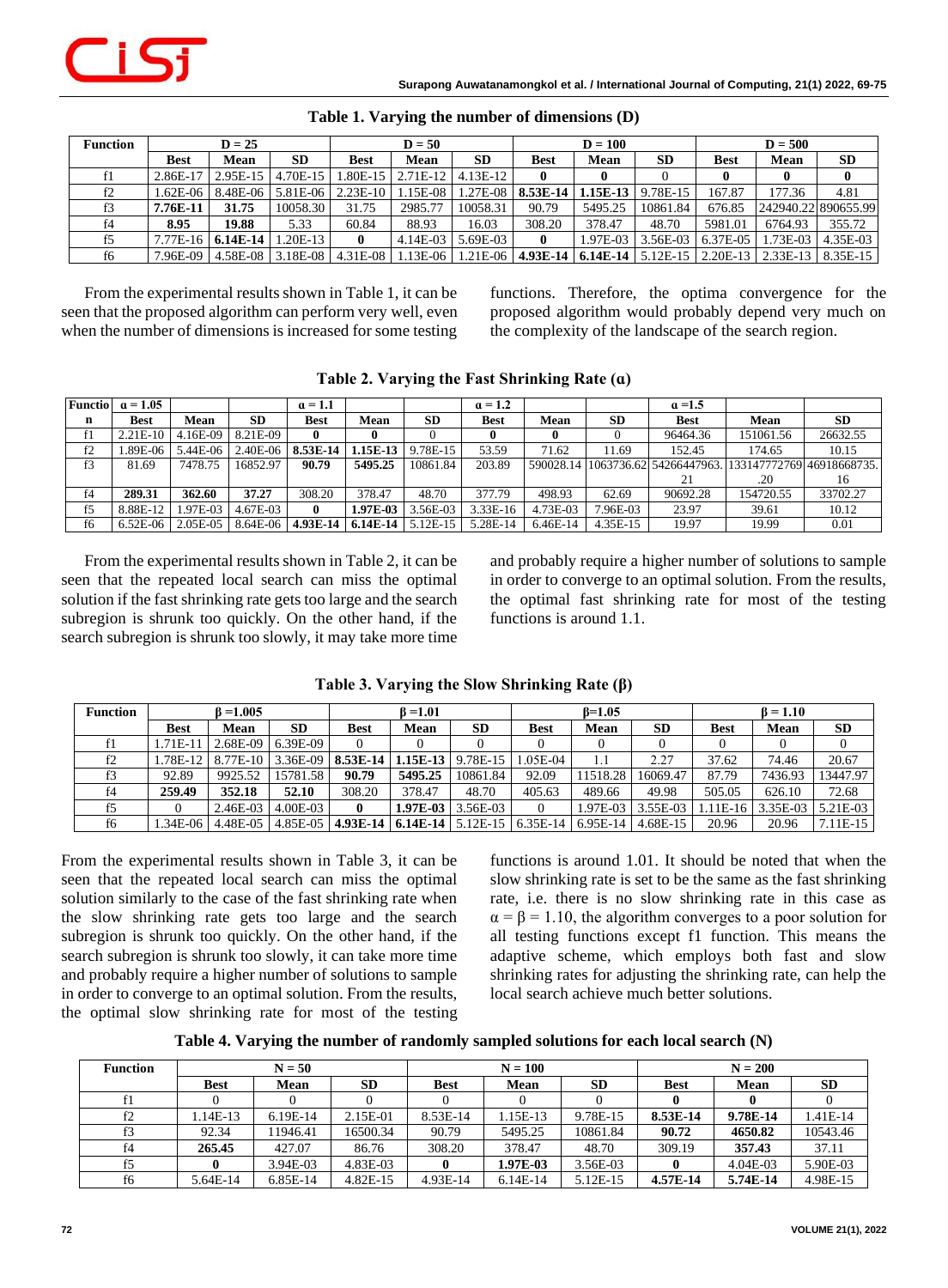From the experimental results shown in Table 4, it can be seen that a better solution can be achieved by the proposed algorithm if more solutions are sampled for each local

search, resulting in a higher chance of finding the optimal solution.

| <b>Function</b> |             | $M = 25$ |           |             | $M = 50$ |           | $M = 100$   |            |           |  |
|-----------------|-------------|----------|-----------|-------------|----------|-----------|-------------|------------|-----------|--|
|                 | <b>Best</b> | Mean     | <b>SD</b> | <b>Best</b> | Mean     | <b>SD</b> | <b>Best</b> | Mean       | <b>SD</b> |  |
| f1              | 0           | 1.92E-18 | 9.17E-18  | $1E-20$     | 7.02E-17 | 1.68E-16  | 0           |            |           |  |
| f2              | 4.78E-01    | 4.02     | 2.96      | 1.14E-13    | 1.19E-13 | 1.14E-14  | 8.53E-14    | 1.15E-13   | 9.78E-15  |  |
| f3              | 92.85       | 16042.80 | 46750.74  | 87.81       | 5586.96  | 12623.40  | 90.79       | 5495.25    | 10861.84  |  |
| f <sub>4</sub>  | 367.85      | 459.87   | 62.64     | 322.12      | 434.54   | 56.17     | 308.20      | 378.47     | 48.70     |  |
| f <sub>5</sub>  | 0           | 2.66E-03 | 5.02E-03  | 0           | 2.86E-03 | 5.29E-03  | 0           | 1.97E-03   | 3.56E-03  |  |
| f6              | 2.35E-12    | 7.48E-11 | 8.54E-11  | 2.69E-11    | 2.44E-09 | 2.68E-09  | 4.93E-14    | $6.14E-14$ | 5.12E-15  |  |

|  | Table 5. Varying the number of repetitions for the local search (M) |  |  |
|--|---------------------------------------------------------------------|--|--|
|  |                                                                     |  |  |

# **Table 6. Effects of the increases of the parameter values on the possibility of optima convergence for the proposed algorithm**

| <b>Parameter</b>                                                    | <b>Optima Convergence Possibility</b>                                   |
|---------------------------------------------------------------------|-------------------------------------------------------------------------|
| Number of Dimensions (D) 个                                          | Depending on the complexity of<br>the landscape of the search<br>region |
| Fast Shrinking Rate (a) 个                                           | ↓                                                                       |
| Slow Shrinking Rate ( $\beta$ ) $\uparrow$                          | ↓                                                                       |
| Number of solutions sampled<br>for each local search (N) $\uparrow$ | ↑                                                                       |
| Number of repetitions for the<br>local search (M) 个                 |                                                                         |

Comparisons of the optimal results achieved from the proposed algorithm against those achieved by some other well-known optimization algorithms are shown in Table 7. The results of the well-known algorithms, namely MABC[26], GOABC[27], CoDE[28,29], FA[30], BA[31], BSA[32,33,34], BDS[32,33,34], SDS[32,33,34] and PSCS[1] are based on [1]. The results are the mean optimal values for 30 runs. The number of dimensions is 50 and the total number of function evaluations for each run is at least 2,000,000. The standard deviations of the results are shown in the parentheses. The proposed algorithm was executed for 30 runs. The number of sampled solutions, N, was 200 and the number of repetitions, M, was 10. The total number of function evaluations for each run was at least 2,000,000.

| Table 7. Performance comparison between the proposed algorithm and others |  |  |  |
|---------------------------------------------------------------------------|--|--|--|
|                                                                           |  |  |  |

| <b>Algorithms</b>  | f1                | f2               | f3                | f4                | f5               | f6             |
|--------------------|-------------------|------------------|-------------------|-------------------|------------------|----------------|
| <b>MABC</b>        | 0(0)              | 8.294e-012       | 36.2419 (31.0792) | 27.4042 (56.7605) | 1.1191e-014      | 0(0)           |
|                    |                   | $(7.675e-012)$   |                   |                   | $(2.0167e-015)$  |                |
| <b>GOABC</b>       | 4.590e-008        | 0.3459(0.1311)   | 4.98838e+002      | 1.1952 (2.1599)   | 5.2013e-004      | 0.0024(0.0055) |
|                    | $(1.026e-007)$    |                  | $(8.0716e+002)$   |                   | $(9.2477e-004)$  |                |
| CoDE               | 0(0)              | 9.093e-048       | 0.3987(1.2271)    | 0.4975(0.9411)    | 4.4409e-015(0)   | 0(0)           |
|                    |                   | $(2.567e-047)$   |                   |                   |                  |                |
| <b>FA</b>          | 7.465e-           | 0.0532(0.0251)   | 45.8660 (0.8307)  | 93.9239 (41.6611) | 5.3468e-014      | 2.220e-017     |
|                    | $101(7.142e-102)$ |                  |                   |                   | $(1.1621e-014)$  | $(4.965e-017)$ |
| BA                 | 2.7120e-005       | 32.0319 (5.5715) | 9.5638 (2.4789)   | $1.0328e+002$     | 16.7048 (0.7936) | 18.7555        |
|                    | $(3.023e-006)$    |                  |                   | (22.6817)         |                  | (41.9249)      |
| <b>BSA</b>         | $2.201e-261(0)$   | 0.0309(0.0266)   | 0.9966(1.7711)    | 0.3482(0.6674)    | 2.7355e-014      | 0.0013(0.0033) |
|                    |                   |                  |                   |                   | $(4.5343e-015)$  |                |
| <b>BDS</b>         | 0(0)              | 2.293e -013      | 9.8809 (20.8574)  | 0.0497(0.2224)    | 1.0302e-014      | 0(0)           |
|                    |                   | $(3.594e-013)$   |                   |                   | $(3.3157e-015)$  |                |
| <b>SDS</b>         | 0(0)              | 1.319e-016       | 5.264e-027        | 0.8457(1.2616)    | 1.3500e-014      | 8.6131e-004    |
|                    |                   | $(1.755e-016)$   | $(1.8936 e-026)$  |                   | $(2.9330e-015)$  | (0.0038)       |
| <b>PSCS</b>        | 0(0)              | 5.830e-020       | 2.5590e-028       | 0(0)              | $4.4409e-015(0)$ | 0(0)           |
|                    |                   | $(1.301e-019)$   | $(2.0639e-028)$   |                   |                  |                |
| <b>Proposed</b>    |                   |                  |                   |                   |                  |                |
| Algorithm          |                   |                  |                   |                   |                  |                |
| Mean               | $\Omega$          | 5.7790e-014      | $7.6997e+03$      | $1.2533e+02$      | 5.8290e-03       | 4.574e-014     |
| Standard deviation | $\Omega$          | 5.1018e-015      | $1.5834e+04$      | 24.9333           | 6.5551e-03       | 7.0459e-015    |
| <b>Best</b>        |                   | 5.6843e-014      | 37.8987           | 80.5302           | 0                | 3.5083e-014    |
| $a, \beta$         | 1.1,1.01          | 1.1,1.01         | 1.05,1.01         | 1.05,1.005        | 1.1,1.01         | 1.1,1.01       |

From the experimental results shown in Table 7, the PSCS performed the best while the proposed algorithm outperformed some other algorithms e.g GOABC, BA and BSA for some test functions except f3 and f4. For these two

functions, the proposed algorithm achieved variable results for different runs with high means and high standard deviations, though, the best solutions achieved by the proposed algorithm are much better than the means. So, for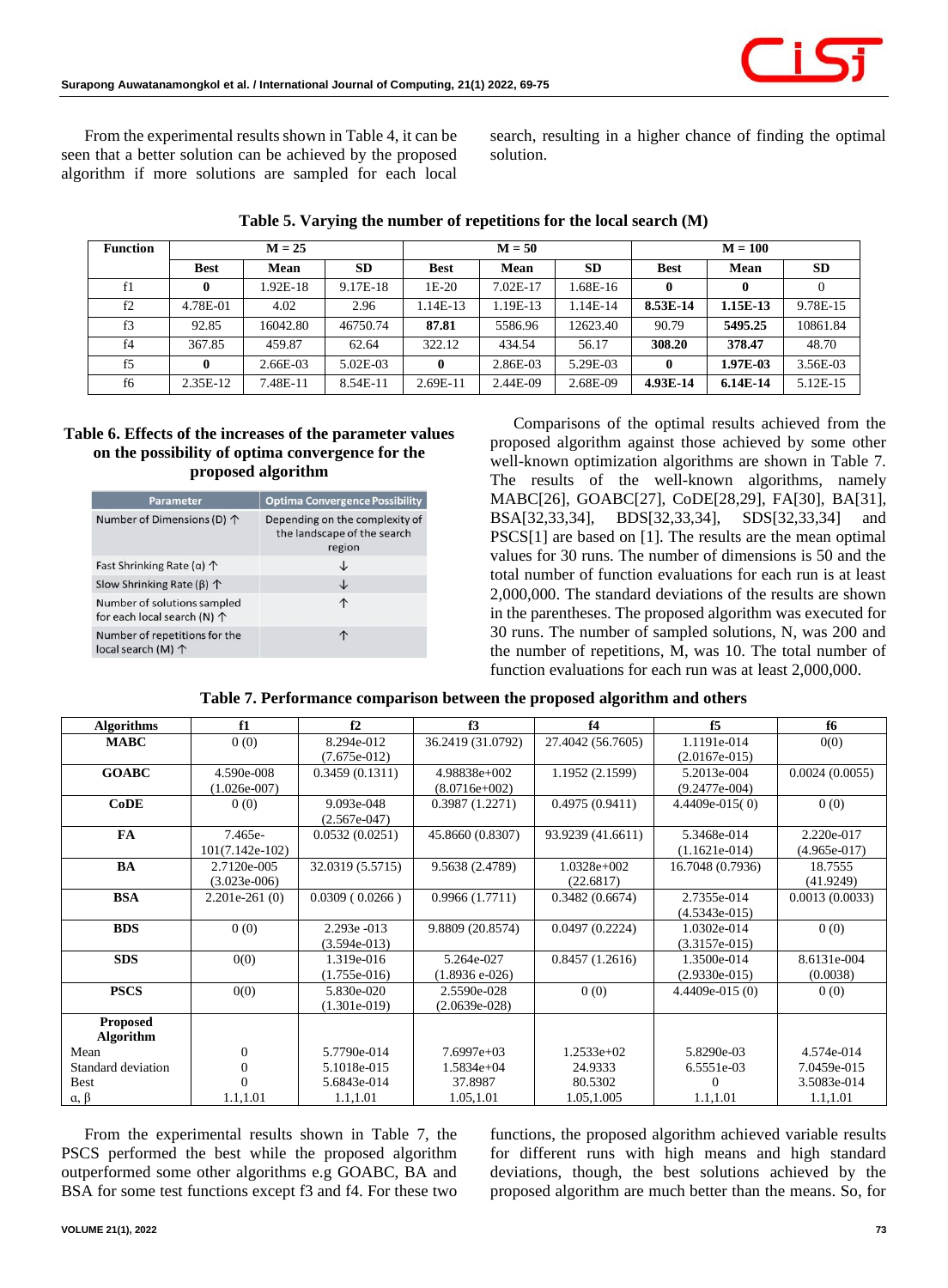# some complex functions like these two functions, several runs are needed for the proposed algorithm to reach good optimal solutions.

# **IV. DISCUSSION**

زكن

It should be noted that the proposed algorithm utilizes a sampling method for a local search. It does not need to maintain a population of solutions during the search. Hence, it requires very small amount of memory to run. The exploration and exploitation aspects of the search can be easily controlled by the number of sampled solutions and the shrinking rates. The high exploration of the search is achieved with a large number of the sampled solutions and/or very slow shrinking rates. While, the exploitation of the search is assured when fast shrinking rates are employed. However, according to the experiments, for a multimodal and very complex landscape functions, e.g. f3 and f4, the algorithm may need a number of runs with a large number of sampled solutions as well as very slow shrinking rates to reach good optimal solution. This can cause longer time to run the algorithm. To alleviate this problem, a parallel sampling technique may be used to do the local search so the computation can be speeded up.

# **V. CONCLUSION**

In this paper, a simple but very effective algorithm for solving real-value parameter function optimization is proposed. The algorithm enhances the possibility of convergence to an optimal solution by repeating the local search many times on a gradually shrinking search subregion. The center of the subregion is also moved to the most recently found solution. The gradually shrinking size of the search subregion allows for the exploration of the search during the early iterations when the search subregion is still relatively large and gradually allows the exploitation of the search during later iterations when the search space becomes very small. The shrinking rate of the search subregion is also designed to be adaptive. A high shrinking rate is employed when a new best-so-far solution has been found. Otherwise, a small shrinking rate is used instead. This helps the local search to remain focused on the prospective subregion while at the same time not shrinking the size of the subregion too much, causing the search to miss the optimal solution. This iterative local search process is also repeated for many rounds. In each round, the best-so-far of the previous round is used as the initial center and the initial size of the search subregion is also reduced by an adaptive rate using the same strategy mentioned previously. According to the experiments, the algorithm outperforms some optimization algorithms and performs comparable with some others for some testing functions. However, the proposed algorithm is much simpler and easier to implement with very minimal memory requirements.

# **References**

[1] X. Li, M. Yin, "A particle swarm inspired cuckoo search algorithm for real parameter optimization," *Soft Computing*, vol. 20, pp. 1389-1413, 2016.

- [2] E. K. Nyarko, R. Cupec, D. Filko, "A comparison of several heuristic algorithms for solving high dimensional optimization problems," *International Journal of Electrical and Computer Engineering Systems*, vol. 5, no. 1, pp. 1-8, 2014.
- [3] X. Xia, J. Liu, Z. Hu, "An improved particle swarm optimizer based on tabu detecting and local learning strategy in a shrunk search space," *Applied Soft Computing*, vol. 23, pp. 76-90, 2014.
- [4] S. Das, S. S. Mullick, P. N. Suganthan, "Recent advances in differential evolution – An updated survey," *Swarm and Evolutionary Computation*, vol. 27, pp. 1-30, 2016.
- [5] J. F. Qiu, J. W. Wang, D. Y., J. Xie, and N. Z. Yao, "A parameter adaptive artificial bee colony algorithm for real-parameter optimization," *International Journal of Online and Biomedical Engineering (iJOE)*, vol. 9, pp. 34-39, 2013.
- [6] F. Luo, J. Zhao, Z. Y. Dong, "A new metaheuristic algorithm for real parameter optimization: Natural aggregation algorithm," *Proceedings of the 2016 IEEE Congress on Evolutionary Computation (CEC)*, 2016, pp. 94-103.
- [7] M. Duan, H. Yang, S. Wang, Y. Liu, "Self-adaptive dual-strategy differential evolution algorithm," *PLoS ONE*, vol. 14, e0222706, 2019.
- [8] T. Eltaeib, A. Mahmood, "Differential evolution: A survey and analysis," *Applied Sciences*, vol. 8, issue 10, 1945, 2018.
- K. R. Opara, J. Arabas, "Differential evolution: A survey of theoretical analyses," *Swarm and Evolutionary Computation*, vol. 44, pp. 546- 558, 2018.
- [10] P. Agarwal, S. Mehta, "Empirical analysis of five nature-inspired algorithms on real parameter optimization problems," *Artificial Intelligence Review*, vol. 50, pp. 383-439, 2018.
- [11] M. Mavrovouniotis, F. M. Muller, S. Yang, "Ant colony optimization with local search for dynamic traveling salesman problems," *IEEE Transactions on Cybernetics*, vol. 47, no. 7, pp. 1743-1756, 2017.
- [12] D. Zhan, J. Qian, Y. Cheng, "Balancing global and local search in parallel efficient global optimization algorithms," *Journal of Global Optimization*, vol. 67, pp. 873-892, 2017.
- [13] W. Deng, H. Zhao, L. Zou, G. Li, X. Yang, D. Wu, "A novel collaborative optimization algorithm in solving problems," *Soft Computing*, vol. 21, pp. 4387-4398, 2017.
- [14] A. Nakib, S. Ouchraa, N. Shvai, L. Souquet, and E.-G. Talbi, "Deterministic metaheuristic based on fractal decomposition for largescale optimization," *Applied Soft Computing*, vol. 61, pp. 468–485, 2017.
- [15] S. Tuo, J. Zhang, X. Yuan, L. Yong, "A new differential evolution algorithm for solving multimodal optimization problems with high dimensionality," *Soft Computing – A Fusion of Foundations, Methodologies and Applications*, vol. 22, issue 13, pp. 4361-4388, 2018.
- [16] P. Caamano, F. Bellas, J. A. Bacerra, and R. J. Duro, "Evolutionary algorithm characterization in real parameter optimization problems, *Applied Soft Computing*, vol. 13, pp. 1902-1921, 2013.
- [17] H. Zhang, J. Sun, T. Liu, K. Zhang, Q. Zhang, "Balancing exploration and exploitation in multi-objective evolutionary optimization," *Information Sciences*, vol. 497, pp. 129-148, 2019.
- [18] G. Kaur, S. Arora, "Chaotic whale optimization algorithm," *Journal of Computational Design and Engineering*, vol. 5, issue 3, pp. 275- 284, 2018.
- [19] M. Crepinsek, S.-H. Liu, M. Mernik, "Exploration and exploitation in evolutionary algorithm: A survey," *ACM Computing Surveys*, vol. 45, issue 3, pp. 1-33, 2013.
- [20] X.-S. Yang, "Nature-inspired optimization algorithms: Challenges and open problems," *Journal of Computational Science*, vol. 46, article 101104, 2020.
- [21] J. Brest, M. S. Maucec, B. Boskovic, "Single objective real-parameter optimization: Algorithm JSO," *Proceedings of the 2017 IEEE Congress on Evolutionary Computation*, 2017, pp. 1311-1318.
- [22] H. Peng, C. Deng, Z. Wu, "Best neighbor-guided artificial bee colony algorithm for continuous optimization problems," *Soft Computing*, vol. 23, pp. 8723–8740, 2019.
- [23] J. Ding, J. Liu, K. R. Chowdhury, W. Zhang, Q. Hu, J. Lei, "A particle swarm optimization using local stochastic search and enhancing diversity for continuous optimization," *Neurocomputing*, vol. 137, pp. 261-267, 2014.